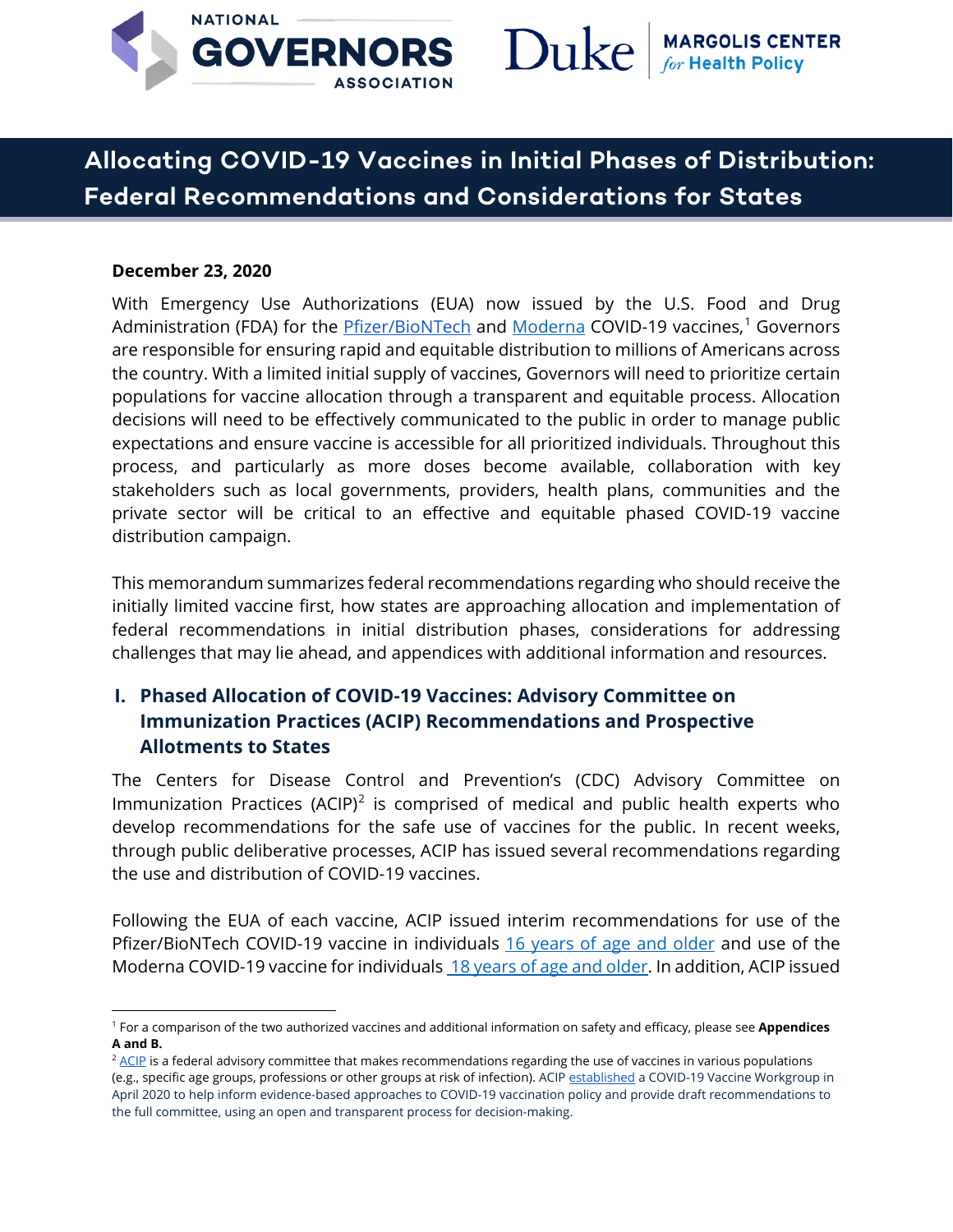interim recommendations to guide state decision-making for vaccine allocation during the first months of distribution when vaccine supply is limited. The allocation recommendations provide a framework for state prioritization of critical populations categorized into Phases 1a, 1b, and 1c.

Critical guidance included in ACIP recommendations through December 20, 2020 include:

**Phase 1a**: On December 3, ACIP voted to [recommend](https://www.cdc.gov/mmwr/volumes/69/wr/mm6949e1.htm) that the initial group to be vaccinated – Phase 1a – include both health care personnel and residents of long-term care facilities (LTCFs), [estimated t](https://www.cdc.gov/vaccines/acip/meetings/downloads/slides-2020-12/COVID-02-Dooling.pdf)o include approximately 24 million people. To determine who should first get vaccinated, ACIP considered the epidemiology of the disease, vaccination program implementation, and data regarding vaccine candidates, among other factors.

**Phases 1b and 1c**: On December 20, ACIP voted to **recommend** that individuals aged 75 years or older and essential frontline workers be included in Phase 1b. This was estimated to include 49 million additional people not already in Phase 1a. Individuals 65 through 74 years of age, individuals 16 through 64 years of age with high-risk medical conditions, and other essential workers 16 years of age or older are included in Phase 1c. It is estimated that this includes approximately 129 million additional people who were not in Phase 1a or 1b.

As [outlined](https://www.cdc.gov/vaccines/acip/meetings/downloads/slides-2020-12/slides-12-20/02-COVID-Dooling.pdf) by workgroup members, ACIP developed these recommendations with the goal of balancing the prevention of morbidity and mortality and preservation of societal functioning. The expert committee also noted that if vaccine supply remains constrained, additional factors might be considered for sub-prioritization within these phases.

| <b>Phase 1a</b>                                                                           | <b>Phase 1b</b>                                                                                                                                                                                                                                                                                                    | Phase 1c                                                                                                                                                                          |
|-------------------------------------------------------------------------------------------|--------------------------------------------------------------------------------------------------------------------------------------------------------------------------------------------------------------------------------------------------------------------------------------------------------------------|-----------------------------------------------------------------------------------------------------------------------------------------------------------------------------------|
| Health care personnel<br>$\bullet$<br>$\sim$ 21M<br>LTCF residents $\neg 3M$<br>$\bullet$ | Adults $\geq$ 75 years ~19 M<br>$\bullet$<br>Frontline essential<br>$\bullet$<br>workers $\sim$ 30M<br>• First Responders<br>• Education (teachers,<br>staff, daycare)<br>• Food and agriculture<br>Manufacturing<br>• Correction Workers<br>• USPS workers<br>• Public transit workers<br>• Grocery store workers | <b>Other Essential Workers</b><br>$\bullet$<br>~20M<br>Adults 65-74 years $\sim$ 28M<br>$\bullet$<br>Individuals 16-64 years<br>$\bullet$<br>with high-risk conditions<br>$~5$ 1M |

|  |  |  | Table 1. ACIP Recommended Phase 1a, 1b, and 1c Populations |  |  |  |  |
|--|--|--|------------------------------------------------------------|--|--|--|--|
|--|--|--|------------------------------------------------------------|--|--|--|--|

\*Source: [December 20 ACIP Meeting](https://www.cdc.gov/vaccines/acip/meetings/downloads/slides-2020-12/slides-12-20/02-COVID-Dooling.pdf)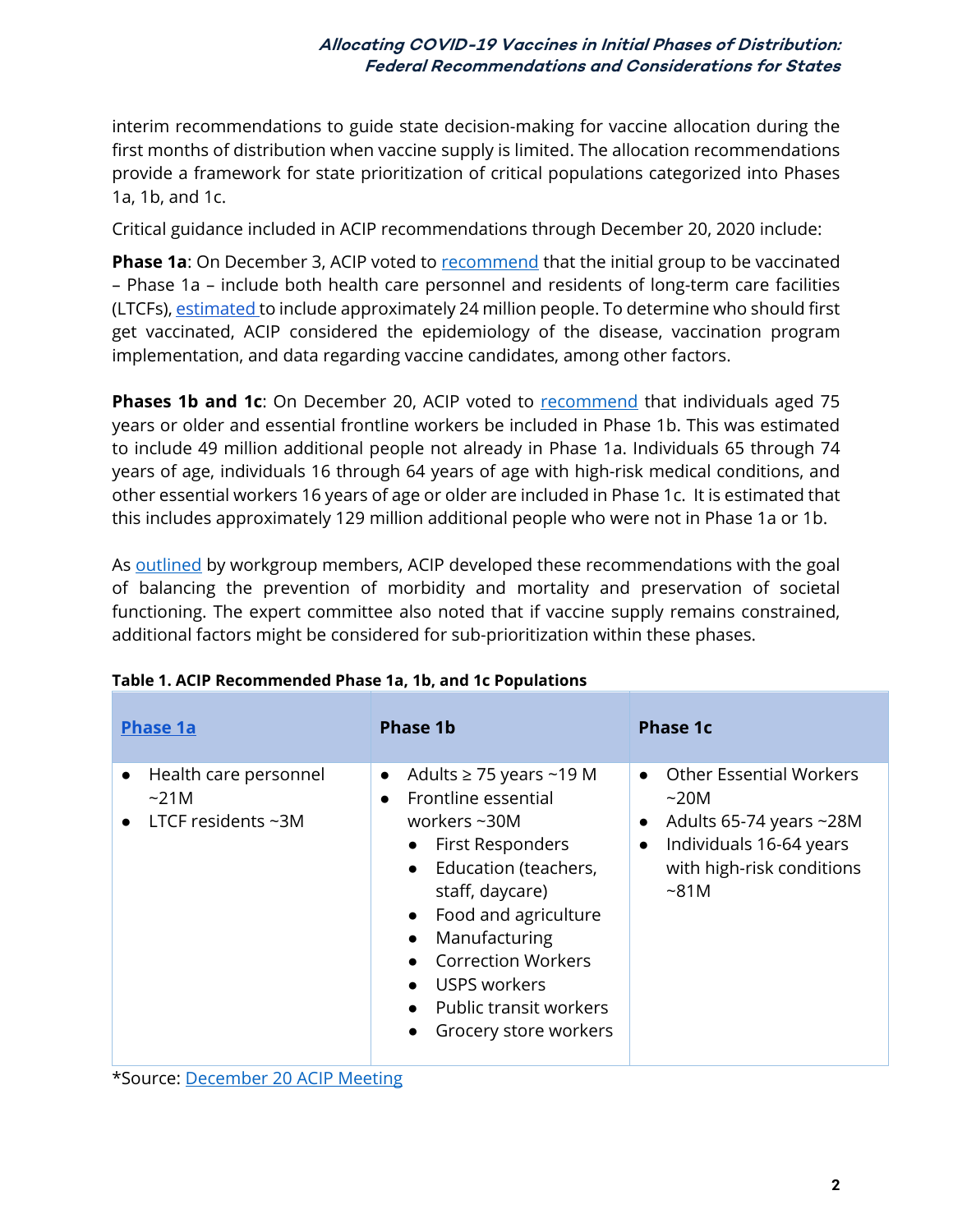While there remains a significant amount of uncertainty in the anticipated number of vaccines that states will continue to receive on an ongoing basis, Federal officials at the December 20<sup>th</sup> ACIP Meeting presented early estimates of national available vaccine supply to help guide state planning. Nationally, these estimates included:

- Doses for 20 million people by end of December 2020<sup>[3](#page-2-0)</sup>
- Doses for 30 million more people by end of January 2021
- Doses for 50 million more people in February 2021
- Approximately 20 million doses per week available thereafter

If actual allotments of vaccines to states follow these estimates and states are able to fully utilize their allotments each week (including administration of 2<sup>nd</sup> doses), Phase 1b could potentially begin around the week of 1/10/21 and Phase 1c around the week of 2/7/21 with considerable overlap in the phases. This prospective timeline, however, will vary widely across states depending on actual allotments, vaccination scheduling delays or limitations, and vaccine hesitancy in prioritized groups.

#### **II. State Considerations for Operationalizing ACIP Recommendations**

Based on guidance contained in the *[CDC Vaccination Program Interim Playbook for](https://www.cdc.gov/vaccines/imz-managers/downloads/COVID-19-Vaccination-Program-Interim_Playbook.pdf)  [Jurisdictional Operations](https://www.cdc.gov/vaccines/imz-managers/downloads/COVID-19-Vaccination-Program-Interim_Playbook.pdf)*, all states, territories, and vaccine jurisdictions submitted detailed [COVID-19 vaccination plans](https://www.nga.org/center/publications/supporting-equitable-distribution-covid-19-vaccines/) to the CDC in October that included information on allocation decision-making across distribution phases. While a number of state plans identified the creation of advisory committees to help guide allocation or outlined anticipated frameworks for distribution to critical populations, states also acknowledged that making allocation decisions would be an ongoing process that would need to be readjusted based on incoming information and ACIP recommendations. Since October, at least forty-five states have [updated](https://www.kff.org/policy-watch/how-are-states-prioritizing-who-will-get-the-covid-19-vaccine-first/) their initial prioritization criteria to follow ACIP's recommendations for Phase 1a populations. Similarly, many states will need to readjust based on new guidance for Phases 1b and 1c, which may pose significantly more planning and implementation challenges given that these populations (e.g., individuals over 75, frontline essential workers) may be more difficult to define or efficiently reach than clearly defined and located health care or LTCF populations.

#### **Approaches for Phase 1a**

Governors and their partners have already begun the process of directing allotments of vaccines to [Phase 1a](https://www.cdc.gov/mmwr/volumes/69/wr/mm6949e1.htm) health care personnel and LTCF residents. Although all states have included these two groups in Phase 1a, some states are planning to include additional priority populations based on the unique characteristics of their states. For example, **Nevada**, **New Hampshire**, and **Wyoming** [plan](https://www.kff.org/policy-watch/how-are-states-prioritizing-who-will-get-the-covid-19-vaccine-first/) to vaccinate law enforcement in Phase 1a, and in **Massachusetts**, people in prisons and homeless shelters are eligible for Phase 1a vaccination. Several more states are still deciding whether to include additional populations

<span id="page-2-0"></span><sup>&</sup>lt;sup>3</sup> Earl[y data](https://www.npr.org/2020/12/18/948030235/pfizer-says-millions-of-vaccine-doses-are-ready-but-states-say-shipments-were-cuhttps:/www.npr.org/2020/12/18/948030235/pfizer-says-millions-of-vaccine-doses-are-ready-but-states-say-shipments-were-cu) indicates that first week targets have been downwardly adjusted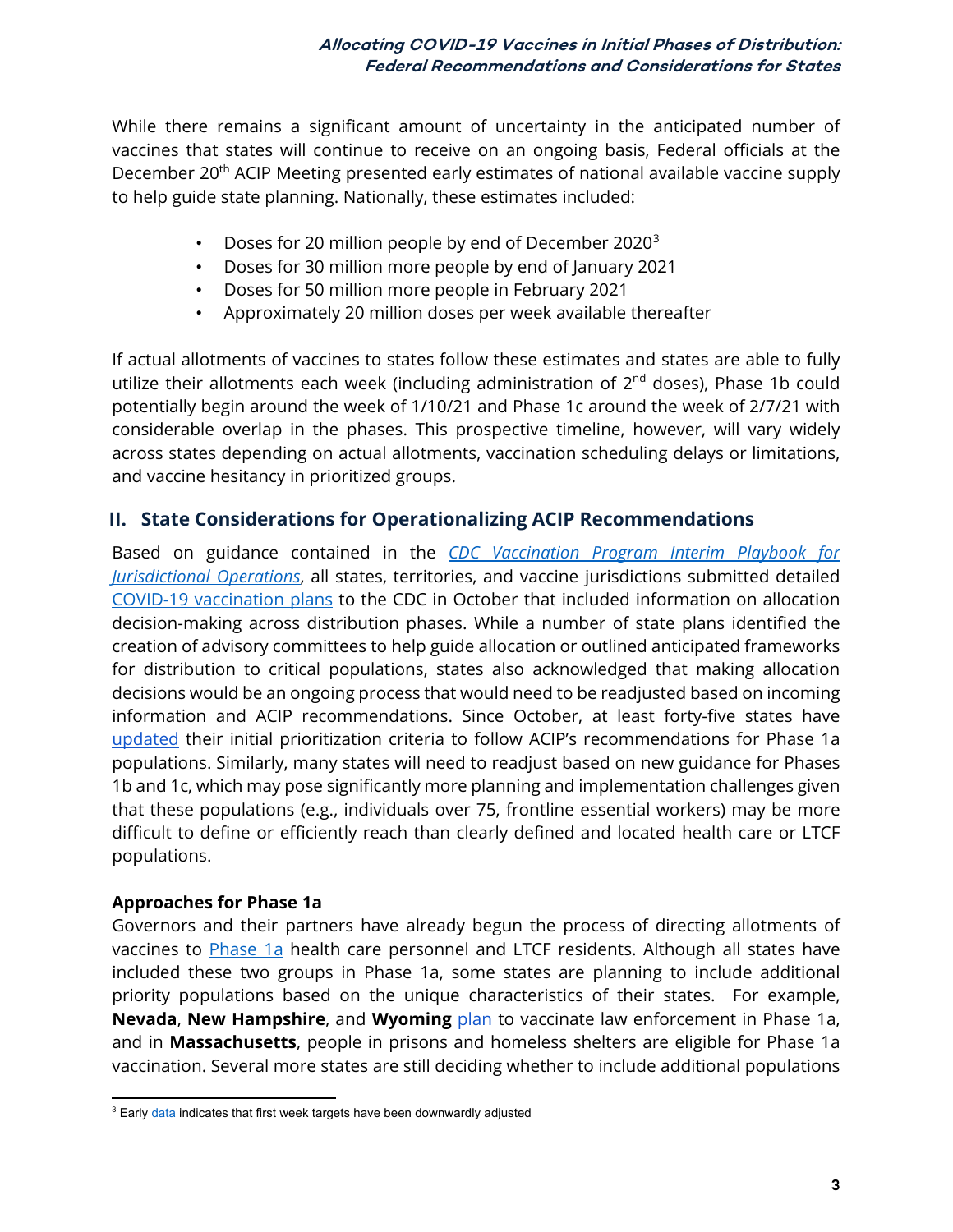in this initial phase. Additional state oversight of the vaccine supply will be necessary in states with expanded Phase 1a populations.

Although specific approaches to tailoring federal recommendations vary across states, there are cross-cutting strategies that have emerged as states begin the first wave of distribution. As part of distribution planning, states have worked to identify and estimate the number of eligible health care personnel in their jurisdictions to inform distribution to health systems and other closed points of dispensing (PODs) during Phase 1a. States are primarily distributing initial allotments to their larger health systems, and hospitals are being tasked with sub-prioritizing staff based on local factors such as the burden of COVID-19 disease and the number of workers in direct patient contact. Distribution to community-based health care settings is expected to occur as supply expands in each state, which could occur more quickly with the Moderna COVID-19 vaccine since it does not require ultra-cold storage

States have also leveraged a number of strategies to further sub-prioritize within the health care workforce or LTCF populations while vaccine remains limited. According to the Kaiser Family Foundation, at least 20 states [plan](https://www.kff.org/policy-watch/how-are-states-prioritizing-who-will-get-the-covid-19-vaccine-first/) to further sub-prioritize within health care personnel and/or LTCF resident populations, based on criteria such as risk of severe outcomes from COVID-19 or likelihood of exposure. For example, in **South Dakota**, frontline and LTCF health care workers will be [prioritized](https://doh.sd.gov/documents/COVID19/Vaccine/COVIDVaccineDistribution_Phase1.pdf) before other health care workers, such as clinic and laboratory staff and EMS. In **Idaho**, the state's COVID-19 Vaccine Advisory Committee has [recommended](https://coronavirus.idaho.gov/wp-content/uploads/2020/12/CVAC-Prioritization-for-HCP-and-Essential-Workers.pdf) that health care personnel be sub-prioritized based on seven subgroups. While a number of states are providing guidance on these issues, many health systems are also making their own internal decisions on how to further prioritize among their staff. Notably, some are weighing staggered vaccination plans to ensure adequate workforce capacity should recipients experience side effects that may require absence from work, a concern that is particularly acute for LTCFs facing significant staffing challenges.

#### **Preparing for Phases 1b and 1c**

While ACIP recommendations provide guidance to states and providers on priority populations, states have significant flexibility to sub-prioritize or expand population categories based on local factors such as population size, disease transmission, geography, and vaccine storage and administration capacity. As Governors make time-sensitive operational decisions to ensure that vaccines are efficiently and equitably distributed to Phase 1a populations, they must also make critical planning decisions for allocating and distributing to populations in Phases 1b and 1c. Planning and implementation challenges for Phases 1b and 1c include:

● **Identifying and estimating critical populations:** As outlined in [state vaccination](https://healthpolicy.duke.edu/sites/default/files/2020-12/Supporting%20an%20Equitable%20Distribution%20of%20COVID-19%20Vaccines%20FINAL.pdf)  [plans,](https://healthpolicy.duke.edu/sites/default/files/2020-12/Supporting%20an%20Equitable%20Distribution%20of%20COVID-19%20Vaccines%20FINAL.pdf) states have already undergone processes for identifying, estimating, and locating critical populations. However, with new ACIP guidance for Phases 1b and 1c, states will likely need to reassess existing prioritization frameworks, engage advisory groups to update planning assumptions, consider approaches to sub-prioritization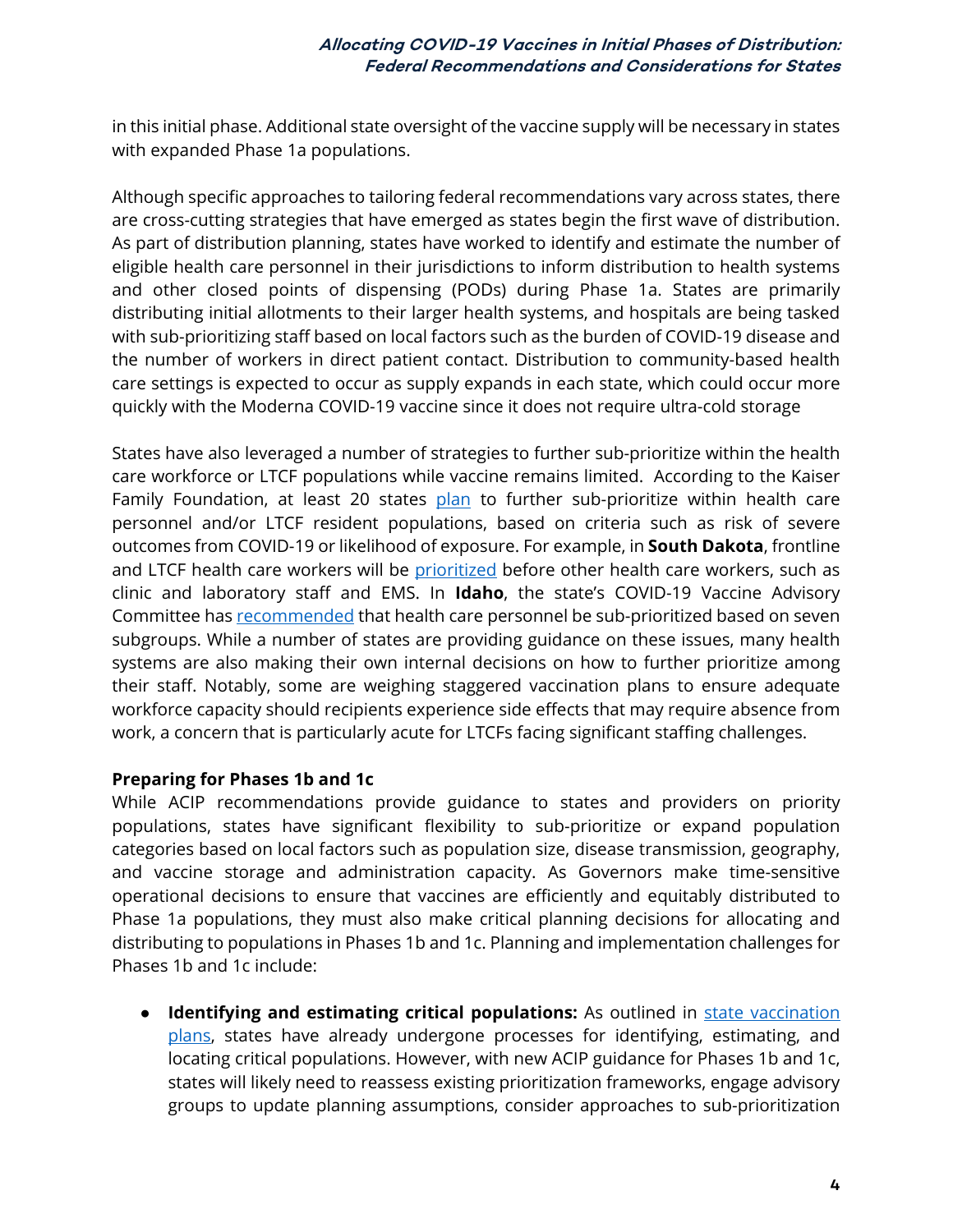within populations, and engage businesses, organizations, and healthcare providers to support planning for distribution and administration to adults at highest risk and within critical workplace settings. States must also remain agile and prepared to incorporate updated and forthcoming ACIP recommendations into ongoing plans.

- **Sub-prioritizing within populations:** As vaccine demand is anticipated to continue to exceed supply in the coming months, states will need to make critical decisions on sub-prioritization within critical population groups. ACIP has recommended that when further sub-prioritization is needed within frontline essential workers, that states may consider prioritizing: 1) locations where rates of transmission are highest, 2) workers at highest risk of severe illness based on age or underlying conditions, or 3) workers who have not had a documented COVID-19 infection in the previous 90 days.
- **Developing criteria for transitioning between phases:** Although ACIP has identified population categories within each phase, Governors will be responsible for determining when and how to move to the next phase of distribution when supply exceeds demand at a given stage. Importantly, phases may overlap in order to ensure that vaccines are efficiently distributed and wastage is avoided. Moving forward, states may choose t[o identify](https://www.cdc.gov/vaccines/acip/meetings/downloads/slides-2020-12/slides-12-20/03-COVID-Oliver.pdf) "gating criteria" for moving to subsequent phases, which may include reaching a set target for individuals vaccinated within a given phase (e.g., 60-70% of a target population is vaccinated), a threshold for when vaccination capacity exceeds supply (e.g. vaccine appointments <80% filled), or upon authorization of additional vaccines or an increase in supply of an already authorized vaccine.
- **Addressing other distribution challenges:** As states move toward distribution to Phase 1b and 1c populations, strategies used to identify and distribute to health care providers and LCTFs may not be directly translatable to Phase 1b and 1c. In contrast to healthcare workers and LTCF populations who operate in relatively limited settings, Phase 1b and 1c include diffuse populations (e.g., adults over 65, individuals with chronic conditions) that may be significantly more difficult to identify, notify of eligibility, or schedule for appointments in a targeted manner. Feasibility will also be a key consideration in developing distribution plans to these critical populations determining eligibility, reaching essential workers in rural locations or shift workers, and barriers to access for elderly individuals are all challenges acknowledged by ACIP. Many states have already begun the process of engaging key partners, including employers in critical infrastructure industries, to begin planning for distribution and administration.
- **Communicating with the public:** Communicating regularly with the public about prioritization and the progress of vaccination efforts (i.e., who has received the vaccine and who will qualify next) will be necessary to increase readiness,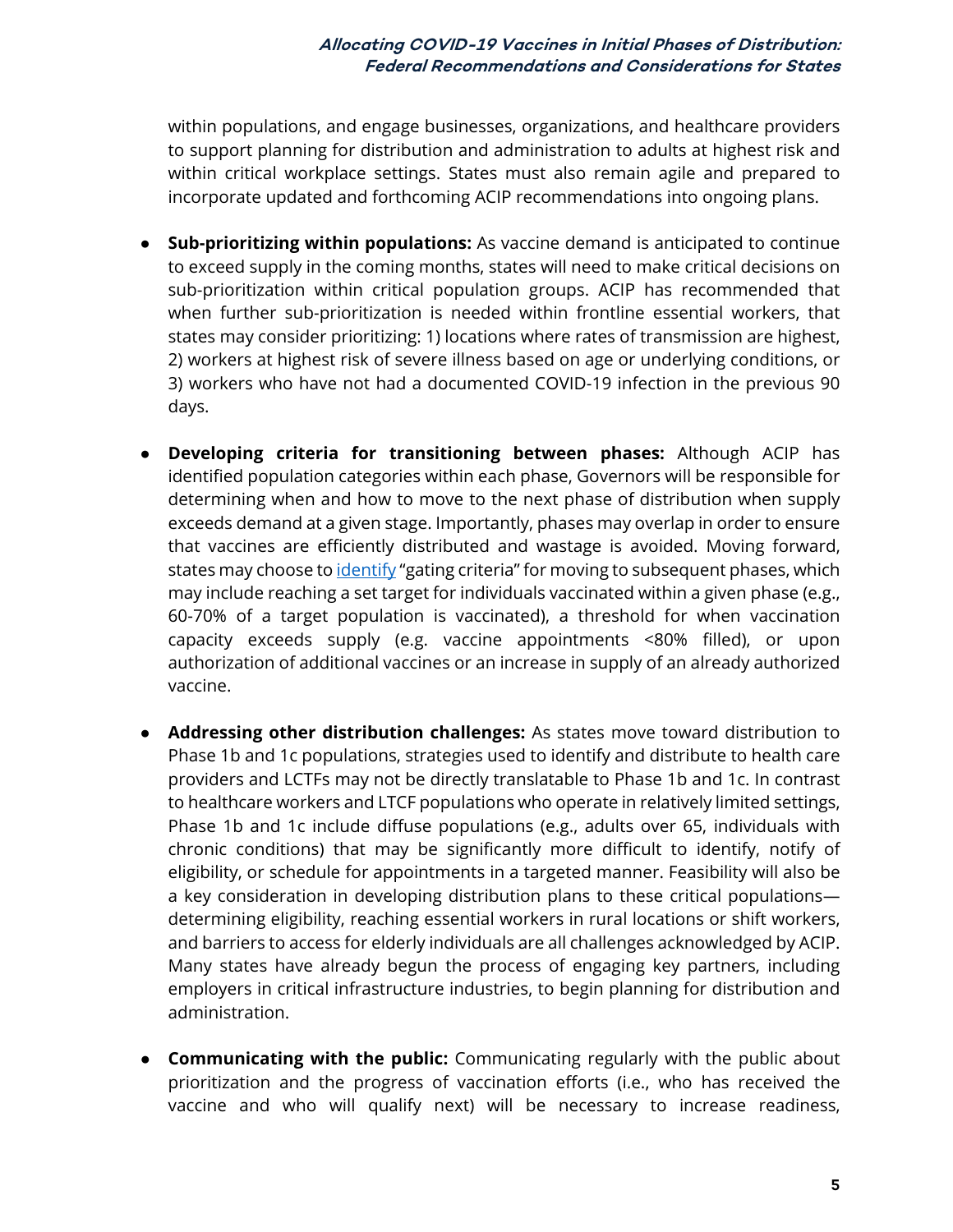transparency, and trust to promote uptake of COVID-19 vaccines. As vaccines become available in a wider array of settings, concerns have already emerged regarding the ability of individuals to "skip the line" and gain access before their designated phase. States should consider approaches for working with partners to verify the eligibility of vaccinated populations, without creating undue burdens on individuals and providers. Furthermore, as vaccine availability and guidance continue to shift, states will want to ensure that they are working with partners to transparently communicate with the public regarding vaccine supply and where they can go to access vaccines. These trusted partners may expand to primary care offices, employers and other locations where individuals can be supported with information and access to vaccines.

#### **Authors**

*Duke-Margolis Center for Health Policy*

- Kirk Williamson, Senior Policy Analyst
- Katie Huber, Policy Analyst
- Hemi Tewarson, Visiting Senior Policy Fellow
- Katie Greene, Visiting Policy Associate

#### *National Governors Association*

● Kate Johnson, Program Director, Health

#### **Appendix A: ACIP Review of Evidence on Use for the Pfizer/BioNTech and Moderna Vaccines**

To assess the use of the Pfizer/BioNTech vaccine among the general population, ACIP reviewed all publicly available data and was primarily informed by an ongoing randomized, double-blind, placebo-controlled Phase II/III clinical trial that had enrolled approximately 43,000 participants aged 16 years or older. Findings from the clinical trial indicated the vaccine was 95.0% effective in preventing symptomatic COVID-19 from 7 days after the second dose in individuals without prior COVID-19 infection. Based on these data, ACIP [recommended](https://www.cdc.gov/mmwr/volumes/69/wr/pdfs/mm6950e2-H.pdf) use of the Pfizer/BioNTech vaccine in persons aged 16 years and older. For the Moderna vaccine, ACIP reviewed the body of available evidence, primarily informed by an ongoing, randomized, double-blind, placebo-controlled Phase III clinical trial that enrolled approximately 30,000 participants aged 18 years or older. Findings from this clinical trial indicate the Moderna COVID-19 vaccine was 94.1% effective in preventing symptomatic COVID-19 from 14 days after the second dose. Similar to the Pfizer/BioNTech vaccine, there were no specific safety concerns identified. Based on these data, ACIP [recommended](https://www.cdc.gov/mmwr/volumes/69/wr/mm695152e1.htm) the use of the Moderna vaccine in persons aged 18 years or older for the prevention of COVID-19.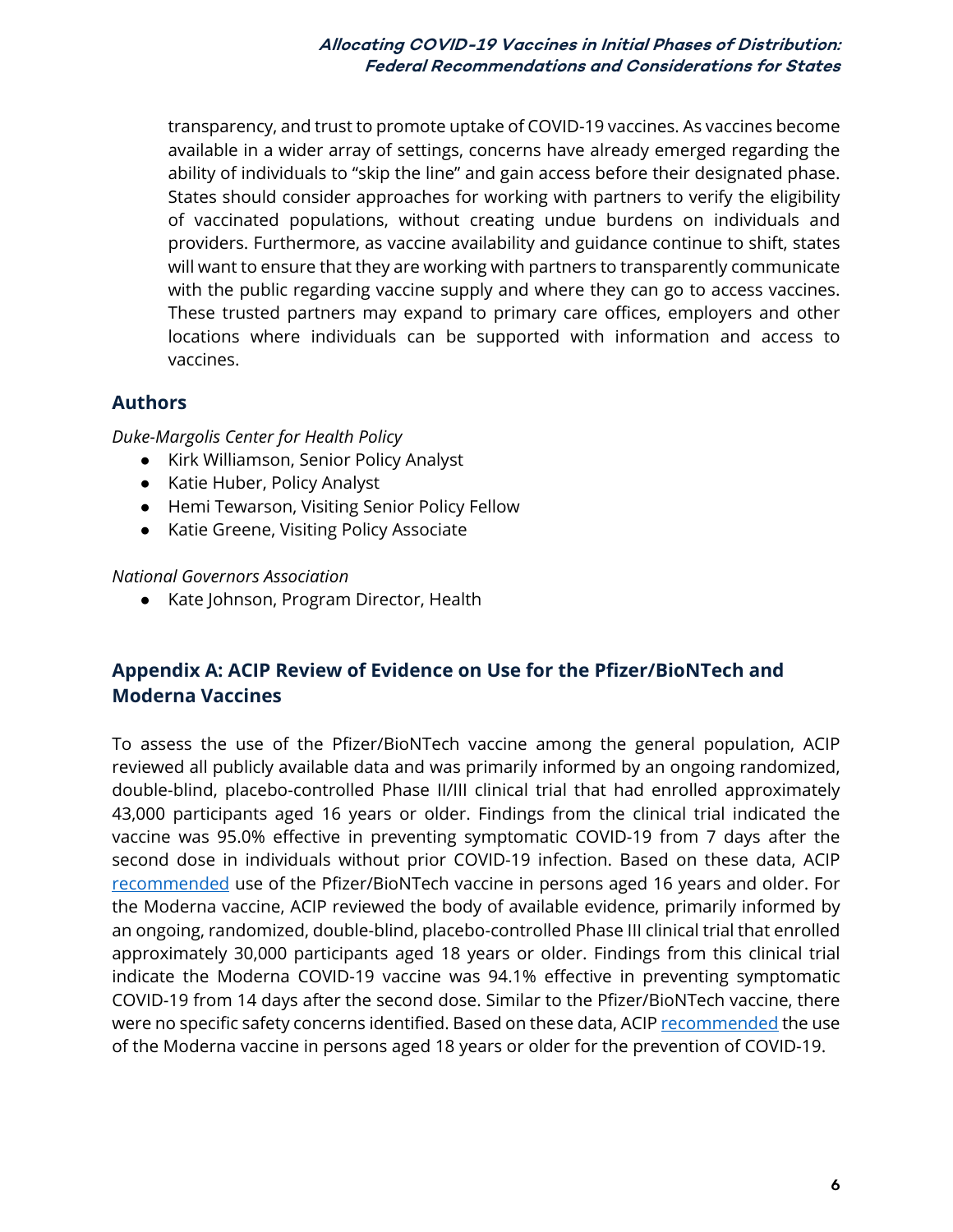|  |  |  |  | <b>Appendix B: Comparing the Pfizer/BioNTech and Moderna Vaccines</b> |  |
|--|--|--|--|-----------------------------------------------------------------------|--|
|  |  |  |  |                                                                       |  |

П

|                                              | <b>Pfizer/BioNTech</b><br>(BNT162b2)                                                                                                                                                                                                                                                                                                                                                                      | Moderna (mRNA-1273)                                                                                                                                                                                                                                                                                                                                                                                                                   |
|----------------------------------------------|-----------------------------------------------------------------------------------------------------------------------------------------------------------------------------------------------------------------------------------------------------------------------------------------------------------------------------------------------------------------------------------------------------------|---------------------------------------------------------------------------------------------------------------------------------------------------------------------------------------------------------------------------------------------------------------------------------------------------------------------------------------------------------------------------------------------------------------------------------------|
| <b>Doses</b>                                 | 2 doses given 21 days apart                                                                                                                                                                                                                                                                                                                                                                               | 2 doses given 28 days apart                                                                                                                                                                                                                                                                                                                                                                                                           |
| <b>Storage Temperature</b>                   | -70°C±10°C (-94°F)                                                                                                                                                                                                                                                                                                                                                                                        | $-20^{\circ}$ C (-4 $^{\circ}$ F)                                                                                                                                                                                                                                                                                                                                                                                                     |
| <b>ACIP Recommendations</b>                  | Individuals 16 years or older<br>under the FDA's EUA.<br>(source)                                                                                                                                                                                                                                                                                                                                         | Individuals 18 years or older<br>under the FDA's EUA<br>(source)                                                                                                                                                                                                                                                                                                                                                                      |
| <b>Safety Profile</b>                        | In clinical studies, adverse<br>reactions in participants 16<br>years of age and older<br>included pain at the<br>injection site (84.1%),<br>fatigue (62.9%), headache<br>(55.1%), muscle pain<br>(38.3%), chills (31.9%), joint<br>pain (23.6%), fever (14.2%),<br>injection site swelling<br>(10.5%), injection site<br>redness (9.5%), nausea<br>(1.1%), malaise (0.5%), and<br>lymphadenopathy (0.3%) | In clinical studies, the<br>adverse reactions in<br>participants 18 years of age<br>and older were pain at the<br>injection site (92.0%),<br>fatigue (70.0%), headache<br>(64.7%), myalgia (61.5%),<br>arthralgia (46.4%), chills<br>(45.5%), nausea/vomiting<br>$(23.0\%)$ , axillary<br>swelling/tenderness<br>(19.8%), fever (15.5%),<br>swelling at the injection site<br>(14.7%), and erythema at<br>the injection site (10.0%). |
| <b>Efficacy Profile</b>                      | 95.0% (95% Confidence<br>interval was 90.3% to<br>97.6%)                                                                                                                                                                                                                                                                                                                                                  | 94.1% (95% Confidence<br>interval was 89.3% to<br>96.8%)                                                                                                                                                                                                                                                                                                                                                                              |
| <b>Initial Allocations</b>                   | First Dose: 2,980,575<br>Second Dose: 2,943,525<br>(source)                                                                                                                                                                                                                                                                                                                                               | First Dose: 5,990,000<br>Second Dose: 5,948,600<br>(source)                                                                                                                                                                                                                                                                                                                                                                           |
| <b>U.S. Purchase Agreements</b><br>(to date) | 100 million (source)<br>(Potential for additional 500<br>million)                                                                                                                                                                                                                                                                                                                                         | 200 million (source, source)<br>(Potential for additional 500<br>million)                                                                                                                                                                                                                                                                                                                                                             |
| Global<br>Projected<br><b>Allotment</b>      | 2020: 50 million doses<br>2021: 1.3 billion doses<br>(source)                                                                                                                                                                                                                                                                                                                                             | 2020: 20 million doses<br>(domestic)<br>2021: 500 million to 1 billion<br>doses<br>(source)                                                                                                                                                                                                                                                                                                                                           |